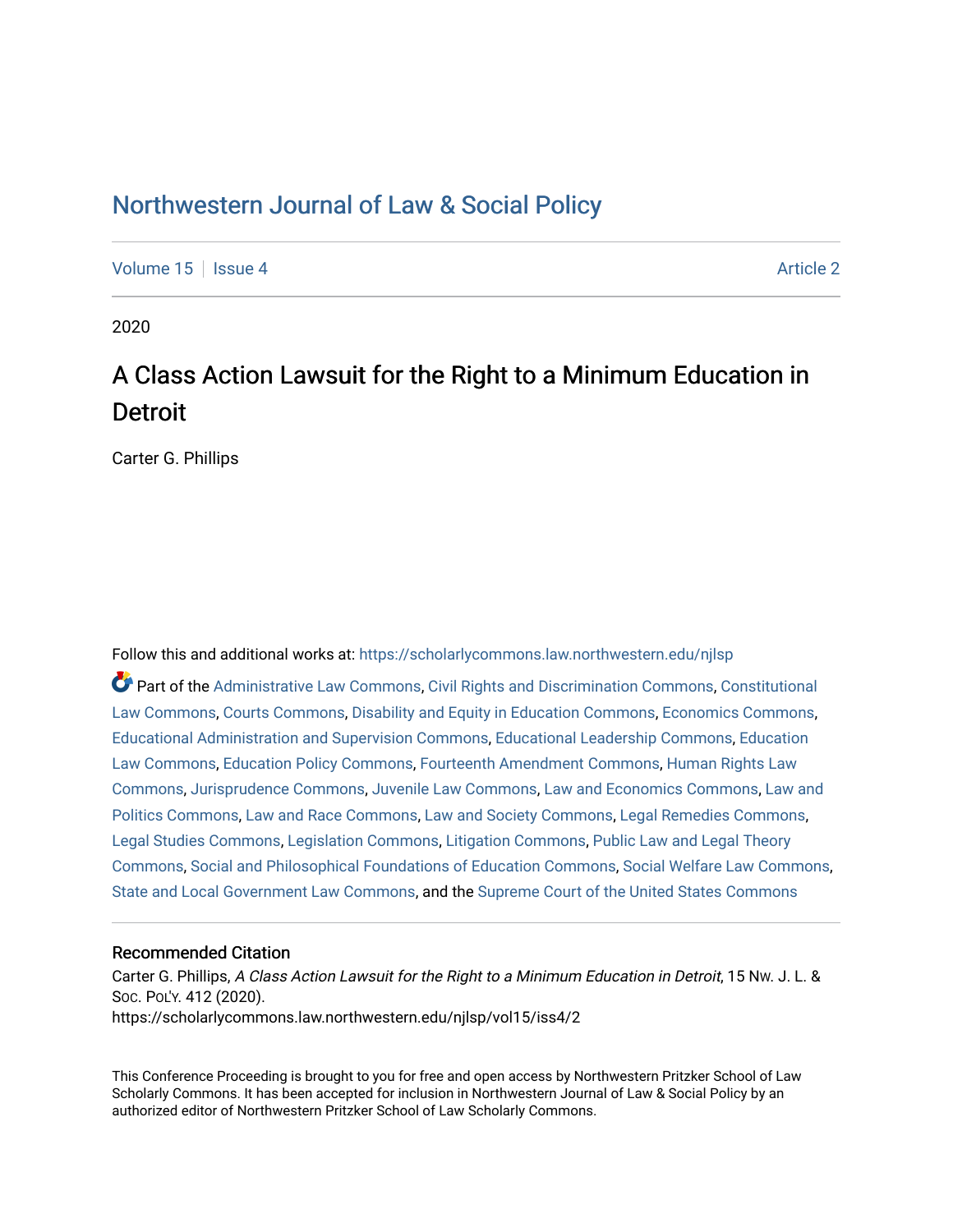### **Northwestern Journal of Law and Social Policy Symposium: The Right to Education: With Liberty, Justice, and Education for All?**

# **A Class Action Lawsuit for the Right to a Minimum Education in Detroit**

TRANSCRIPT OF PROCEEDINGS held at Northwestern University Pritzker School of Law, 375 East Chicago Avenue, Chicago, Illinois on the 8th day of March, 2019, at 9:25 a.m.

INTRODUCTION BY: ANNA CHOI, KRISTEN FROESE, KYLA TAYLOR, Symposium Directors, Northwestern University Pritzker School of Law Students, JD '19.

MODERATOR: DESTINY PEERY, Associate Professor of Law at Northwestern Pritzker School of Law.

INTRODUCTION BY: LISA SCRUGGS, Partner, Duane Morris LLP.

PRESENTER: CARTER G. PHILLIPS, Partner, Sidley Austin LLP.

*At the time Mr. Phillips delivered his remarks, the case in the Sixth Circuit was in the process of being briefed, but briefing was suspended to allow the parties to discuss possible settlement options. Those efforts were not successful, and the case was fully briefed some months later, although the positions of the Defendants shifted some as a consequence of the 2018 Michigan State elections. The Governor and a majority of the School Board were no longer willing to defend the district court's decision on the merits of the Plaintiffs' due process argument. They did continue to challenge the district court's ruling that the State and its officials are responsible for the condition of the school system in Detroit. Only two existing members of the State Board of Education argued in favor of affirmance on the merits of the constitutional issue. The case was argued before a threejudge panel of the Sixth Circuit on October 15, 2019. The argument was attended by approximately 200 Detroit school children and their parents who took buses from Detroit to Cincinnati to watch.*

*On April 23, the Sixth Circuit handed down a landmark decision recognizing that there is a fundamental right to a minimum education, which means at least a right of access to literacy and that the children's complaint adequately stated a claim that Michigan violated their rights.<sup>1</sup> In the wake of the court's opinion, it is unclear what will happen next. The Governor and other Michigan officials can seek rehearing en banc or seek Supreme Court review or they could forgo those options and allow the case to return to the district court either to proceed with discovery and/or possible settlement. A thorough analysis of the Sixth Circuit's decision is, however, beyond the scope of this symposium.* 

<sup>1</sup> Gary B. v. Whitmer, No. 18-1855, 2020 WL 1951894 (6th Cir. 2020).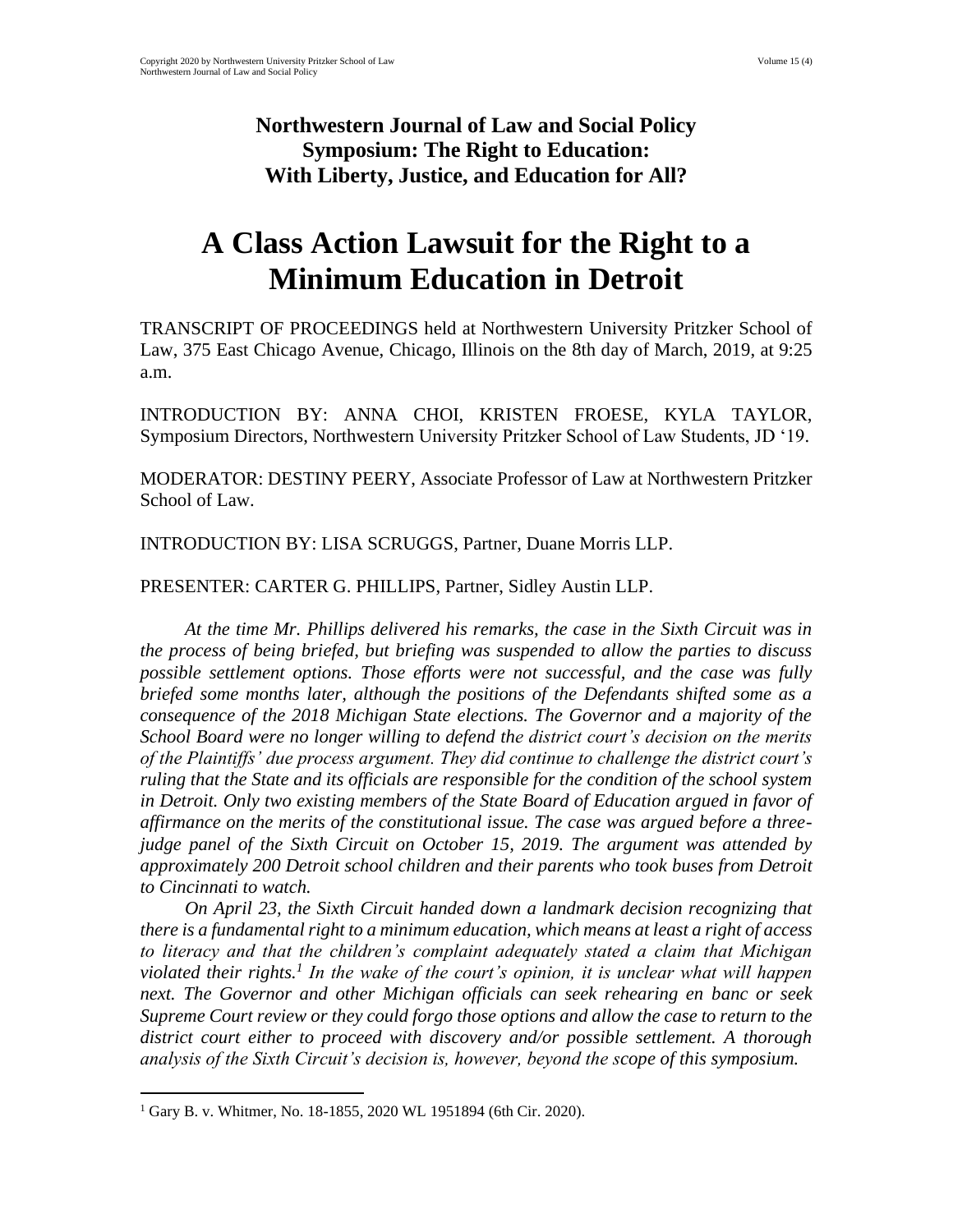MS. CHOI: I have the pleasure of introducing Mr. Carter Phillips, immediate past chair of Sidley's Executive Committee and was managing partner of its D.C. office from 1995 to 2012. He served as law clerk to both Judge Robert Sprecher of the Seventh Circuit and Chief Justice Warren Burger of the U.S. Supreme Court. Mr. Phillips has also served as Assistant to the Solicitor General and argued nine cases on behalf of the federal government in the U.S. Supreme Court. Since joining Sidley, he has argued seventy-six cases in the Supreme Court, which are the most of any lawyer while in private practice. More recently, in the class action lawsuit *Gary v. Snyder*, <sup>2</sup> Mr. Phillips has argued that the public students of the city of Detroit have the right to the most fundamental building block of basic education: literacy. And he will be expanding on that case today.

Thank you.

MR. PHILLIPS: Just to be clear about this, I was not practicing law when *Brown vs. Board of Education* was decided, so my starting blocks on law and education began a tad later than that. $3$ 

I was around, however, in the 1978 Term when the U.S. Supreme Court decided the Columbus School busing case. I clerked for Chief Justice Burger that Term and I worked on the case. And just as an aside, it's one of those memories that gets etched in your brain and never goes away. The 1978 term was the last term in the U.S. Supreme Court in which they had no page limits on briefs. The briefs filed in that case were 500 and 600 pages long on both sides, went into extraordinary detail about how the public-school systems had been allowed to become segregated over time.

My experience with the case has to be viewed in the context of what school busing meant to me at the time in light of my life experiences. I graduated from law school, I spent a year clerking in the Seventh Circuit, then I clerked on the Supreme Court; I grew up in a largely segregated school system in Canton, Ohio. The City had one section that was virtually all white and another that was predominantly African American, and then ten years later I was thrown into a huge school busing case and I see the graphic nature of the details of how Columbus was segregated. How do you fix it? At that time, busing seemed like a relatively easy solution to the problem.

The idea of a fundamental right to education I think in some people's minds probably seemed like an easier fix or one way to get at that problem. Another thought about how to solve the problem was simply adopt the busing remedy across school boundaries and across city boundaries that would dramatically change the segregation that existed in many public school systems that were a function of housing segregation.

Well, in the 1978 term, the Court did hold that the Columbus school busing remedies were appropriate and affirmed them. Unfortunately though, the Court, in *Milliken*<sup>4</sup> had previously decided that inter-district remedies were unavailable. In *San Antonio Independent School District v. Rodriguez*,<sup>5</sup> the Court said there is no fundamental right to education, but did recognize that there could be a situation where a school district essentially provides no education. That might be something different, but the idea of a

<sup>2</sup> Gary B. v. Snyder, 313 F. Supp. 3d 852 (E.D. Mich. 2018).

<sup>3</sup> Brown v. Board of Education, 347 U.S. 483 (1954).

<sup>4</sup> Milliken v. Bradley, 418 U.S. 717 (1974).

<sup>5</sup> San Antonio Independent School District v. Rodriguez, 411 U.S. 1 (1973).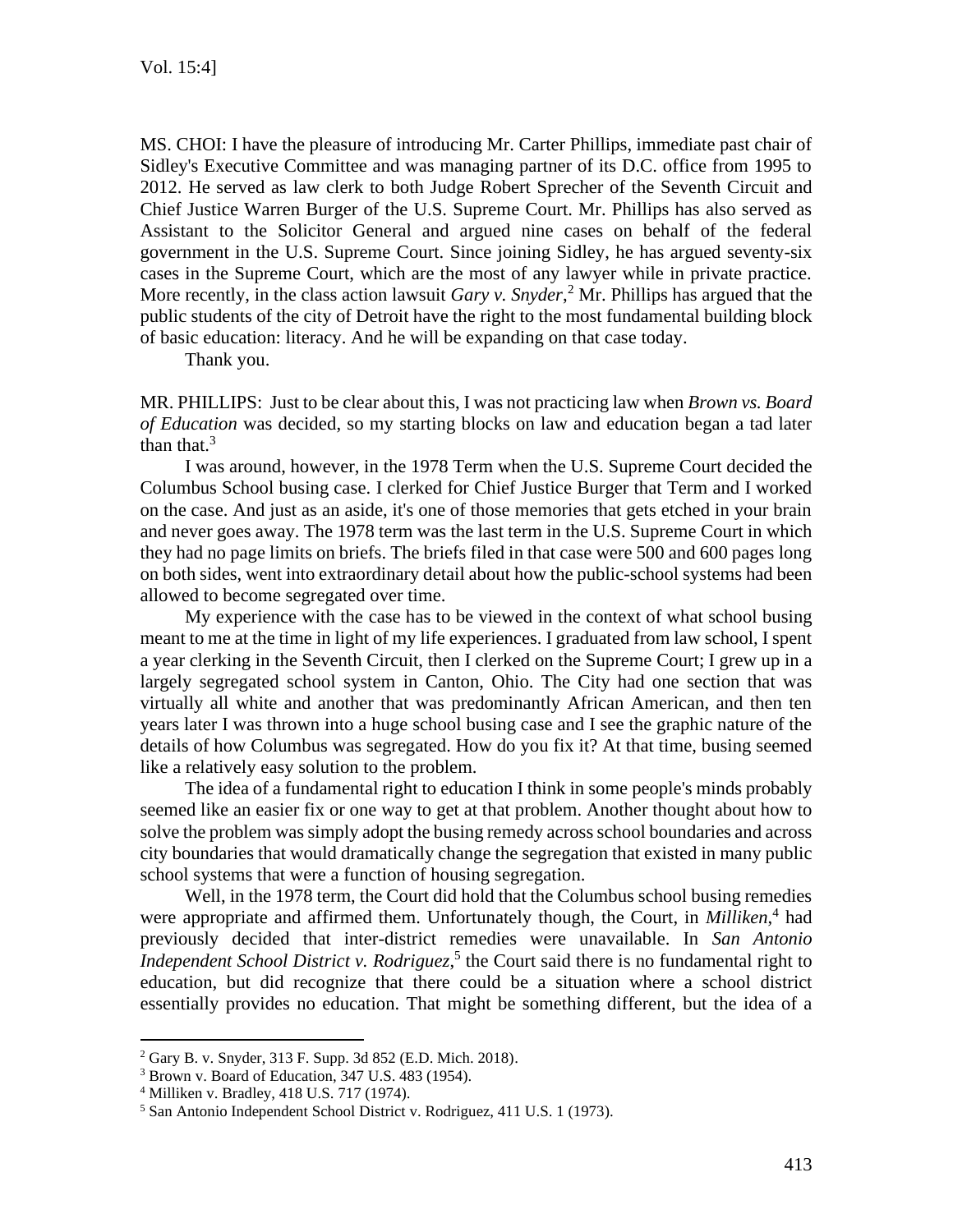fundamental right was simply not available. That was a close decision. It took litigators out of the business of going to federal court, in general, trying to figure out a way to improve the quality of the school systems. And it has been like that for a long time.

That being said, there has been a lot of development in the law in the state courts. There are state constitutional protections. Every state has an express constitutional right to some form of education. You would hope in general that the shift from federal court litigation to state court litigation wouldn't necessarily mean the end of law as a motivator or a driver in the improvement of the school systems.

You fast-forward, and I have a relationship with Public Counsel,<sup>6</sup> which is I think is the largest public interest law firm in the country, operated out of Los Angeles. They have individuals who had gone into the Detroit public school system and met with some of the people on the ground. As Dr. Payne's slides pretty graphically show, Detroit is an order of magnitude down the charts from every other school system. That is by itself pretty eyepopping. If you go into the school systems or certainly have been into the schools themselves, the drinking fountains do not work, and even if they did, I am not sure that I would want to drink the water that they are providing anyway in Michigan these days. But they don't work, so that's one. Two, the toilets typically do not work. You have thirty-five students and six textbooks, so not every student gets a textbook. If you get a textbook, that's great, right? Of course, it is. What's the copyright date? 1998. That's a little out of date and getting worse. And there is not much evidence of any effort to improve on these conditions.

Teachers—well, at least every classroom ought to have a teacher, right? Well, not in the Detroit schools. There are instances where the teaching is done for eighth grade students by eighth grade students, sixth grade students by sixth grade students—not in all cases, but in some instances. And Detroit is the only school system in the State where teachers do not need to be certified. There are a lot of substitute teachers. The tenure of a teacher in the Detroit public school system is quite short compared to other school districts. It is a profoundly distressing situation.

I have to say as a litigator: I am sort of torn about whether, even as bad as these conditions are, you really want to go to federal court. Do you want to litigate this? The law is not on our side in general. If the State flatly were to refuse to allow students to have an education, then there are remedies that could be made available to them. But that is easy because then you just say let these kids go to the schools. But they're already in the schools. The problem is how do you improve the quality of the schools to get them even to a level of minimal acceptability.

In any event, at the end of the day, we decided that the right thing to do was to file a lawsuit and bring it as a class action on behalf of students attending the worst schools in the Detroit public school system. Candidly, most of our analysis was about six or seven of the schools, and we had about a half dozen students. The process is a little tricky because you have to coordinate with the teachers. It is usually easier to seek help from former teachers because they are out of the system but have a great deal of information about how schools operate. Also, they don't have to worry about retaliation.

<sup>6</sup> *See generally* PUBLIC COUNSEL: NATION'S LARGEST PRO BONO LAW FIRM, <http://www.publiccounsel.org/> (last visited April 24, 2020).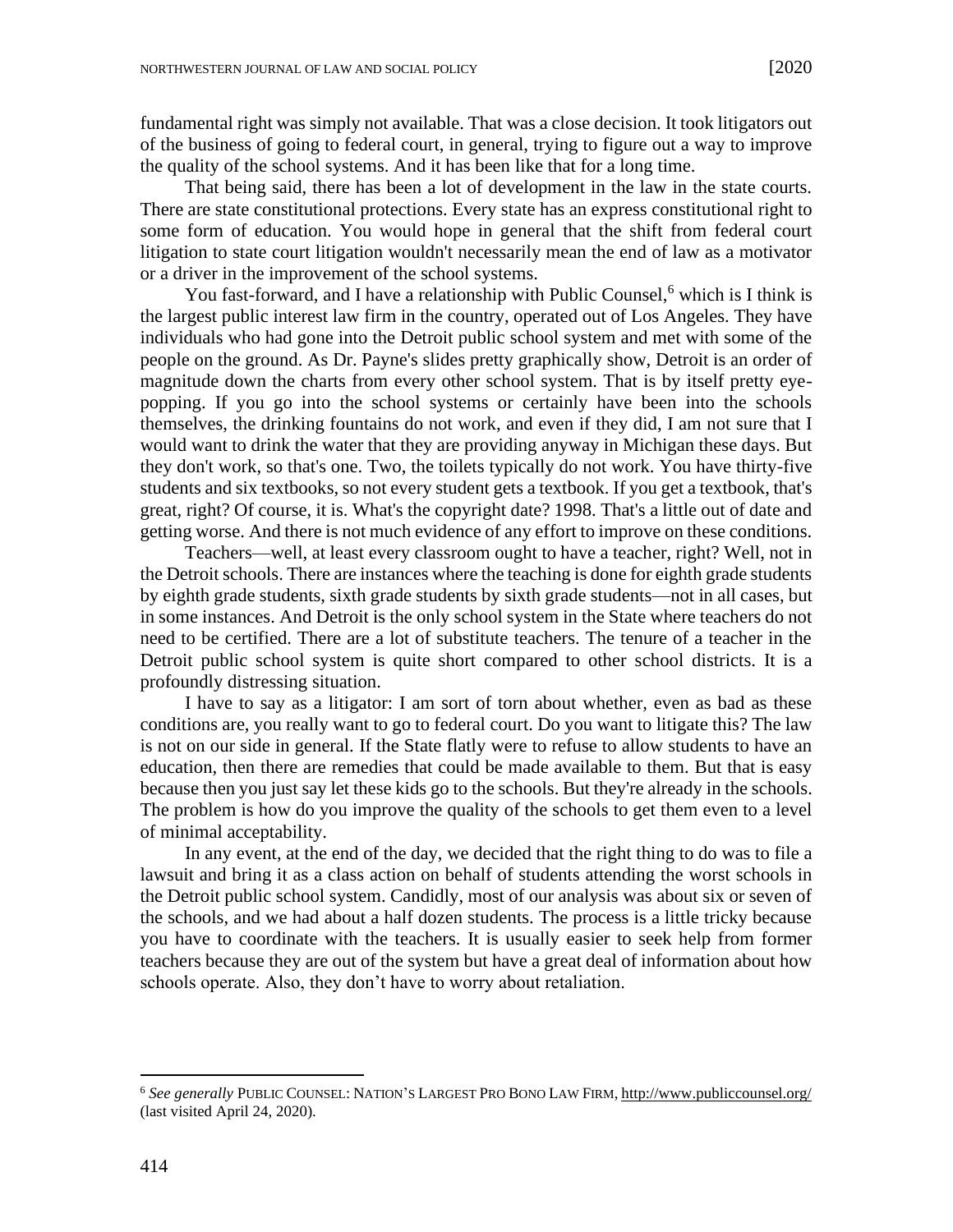And so, we drafted a 114-page complaint and filed it in the Eastern District of Michigan.<sup>7</sup> In response, we got what we expected, which was a motion to dismiss.

Who are the defendants in a case like this? The other advantage of Detroit is that it had been taken over in the administration of the schools by the state board of education for more than a decade. The Board recognized that the City and its school system were in a state of utter financial despair, and so the State exercised its emergency powers. The state school board appointed emergency personnel to run the school system, and so you could much more readily hold the state board of education members and the governor responsible for the conditions in Detroit because they had been the frontline decision-makers for the schools for years. One of the problems in general is you don't have that kind of a system where the State has responsibility and thus could be ordered to provide a meaningful remedy. You're just filing against a city, so the remedies that might be available will be limited. But that made choosing Detroit as a test case much easier.

If you go back to, for instance, the Kansas City desegregation case where both the state and the city were held liable for the desegregated conditions in Kansas City, the state was forced to provide significant amounts of funding that the City itself would never have been able to provide. Now, whether that money was properly spent and whether Kansas City got all the bang for its buck is a separate issue. We can talk about that in another setting.

But in Detroit, at a minimum, we had access via litigation to the kinds of people who could develop the resources that would allow us to think seriously about improving the conditions in that school system. That's one tactical issue. You've got to sort it out. You've got to find your plaintiffs, you've got to find your defendants, and then you have to come up with sort of what's your basic theory of the case.

Do you have a right to a certain quality of education? That's a tough sell, especially when you are taking the long view. At some point, you think—if I win this in the district court, that's great, but it's not going to live long. If I'm going to the Court of Appeals, that's great. It's still not going to live long. At the end of the day, I have to find a way perhaps to move this case to the U.S. Supreme Court.

But our basic theory was, look, these kids' proficiency scores are unbelievable. One percent proficient in some subjects is as good as some of these schools get. Some were at zero percent. Now, there are a few schools that get them up to two or three percent, but that is an extraordinarily pathetic proficiency. There are a lot of illiterate children in Detroit's public school system.

What is the theory that you want? Is ten percent good enough, or is that not the remedy we are seeking? How do you get at this and how do you get around the fact that the Court said there is no fundamental right to education or to even any kind or type of education?

We decided to go with three basic legal theories. One, we took on the fundamental right issue and said that we still think there is a fundamental right to education. It is a core building block of every other constitutional right in our system. If you are not literate, you cannot exercise the right to vote meaningfully. You cannot do anything else that the Constitution allows. You won't even understand what the *Miranda<sup>8</sup>* warnings mean. You

<sup>7</sup> Complaint, Gary B. v. Snyder, 313 F. Supp. 3d 852 (E.D. Mich. 2018) (No. 16-CV-139292), 2016 WL

<sup>4775474.</sup>

<sup>8</sup> Miranda v. Arizona, 384 U.S. 436, 86 S. Ct. 1602 (1966).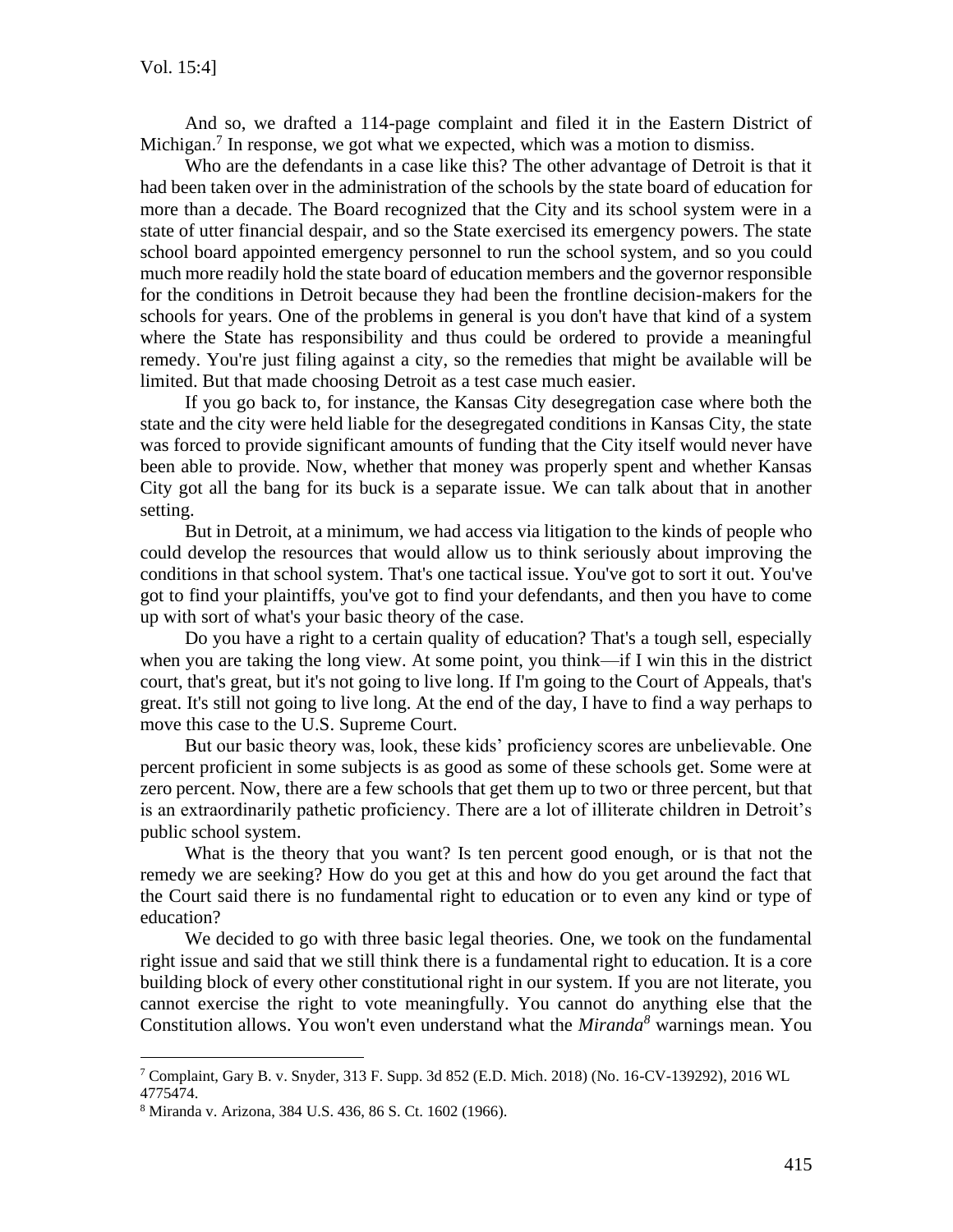couldn't even read the *Miranda* warnings, et cetera, and all the other rights are attached to this core capability. That is the first argument in the case. That's a holding that a district court cannot make unless it just ignores the law as laid down by the Supreme Court. For a district court to so hold would be short-lived. The Sixth Circuit would reverse that ruling promptly, but if the case is before the Supreme Court we needed to place that marker, so we would have the broader argument available. So that's in place.

To me, the stronger argument is the sort of negative due process argument, which says that the State of Michigan compels these children to be in a building for seven hours a day, five days a week. And if I came over and said to you as a government official, I'm going to put you in a building for seven hours a day, five days a week, and do nothing but leave you in the building, you would quite legitimately sue me on the theory that I have deprived you of your liberty and have given you nothing in return. That is effectively what Detroit did and what the state board of education has done to the students in Detroit, Michigan. They put them in a building. And worse than that, as I said earlier, they put them in a building where the facilities are horrific. I forgot to mention the fact that the heaters do not work and the air conditioning doesn't work, so you have temperatures literally ranging from around thirty-two degrees to ninety degrees, and you leave the children in there with no ability to learn. And to me, that remains the most powerful of our legal arguments because the state is going to have to come up with some rational explanation for why conditions have been allowed to deteriorate to this level, making it impossible for children to learn anything. I'll come back in a few minutes and tell you how we lost that argument in the district court.

The third theory is the equal protection theory. And again, that was kind of a rough way to go, but the reality is that the vast majority of the students in our class are students of color: African American and Hispanic. And therefore, to allow a system like this to so wildly operate in a racially disparate fashion at least should shock most people's notions of equal protection. But then again, the problem here is that it is not a complete correspondence between the victims of state action and their race. Whites attend these schools too. And the Supreme Court is pretty stingy about what equal protection actually protects and what must be proven for challenges along these lines. It has to be intentional discrimination. And that was going to be pretty tough to prove under these circumstances. However, it is in the case, and is one of our core theories.

The state did move to dismiss, and that was not a surprise. There were some preliminary issues. Were they the right defendants to be sued? Did we have standing? The standing of students is kind of hard to doubt given the conditions of the schools. But in any event, they raised those issues. The district court ruled in our favor across the board on all of those questions, so it teed up the constitutional issue very cleanly from our perspective. With respect to the fundamental right to some form of education protected by due process, the judge said the law does not really let him go there.

With respect to what I call the negative theory of due process, i.e. that the school board cannot warehouse children for an extended time, the district court said that this theory was not actually in our complaint. I mean, read the complaint yourselves. If you accept the notion that you should read complaints with all reasonable inferences favoring the complaining party, I do not know how—other than not wanting to deal with that issue because it is really hard. I do not see how the judge reached that conclusion in this case, but we will see what happens on appeal.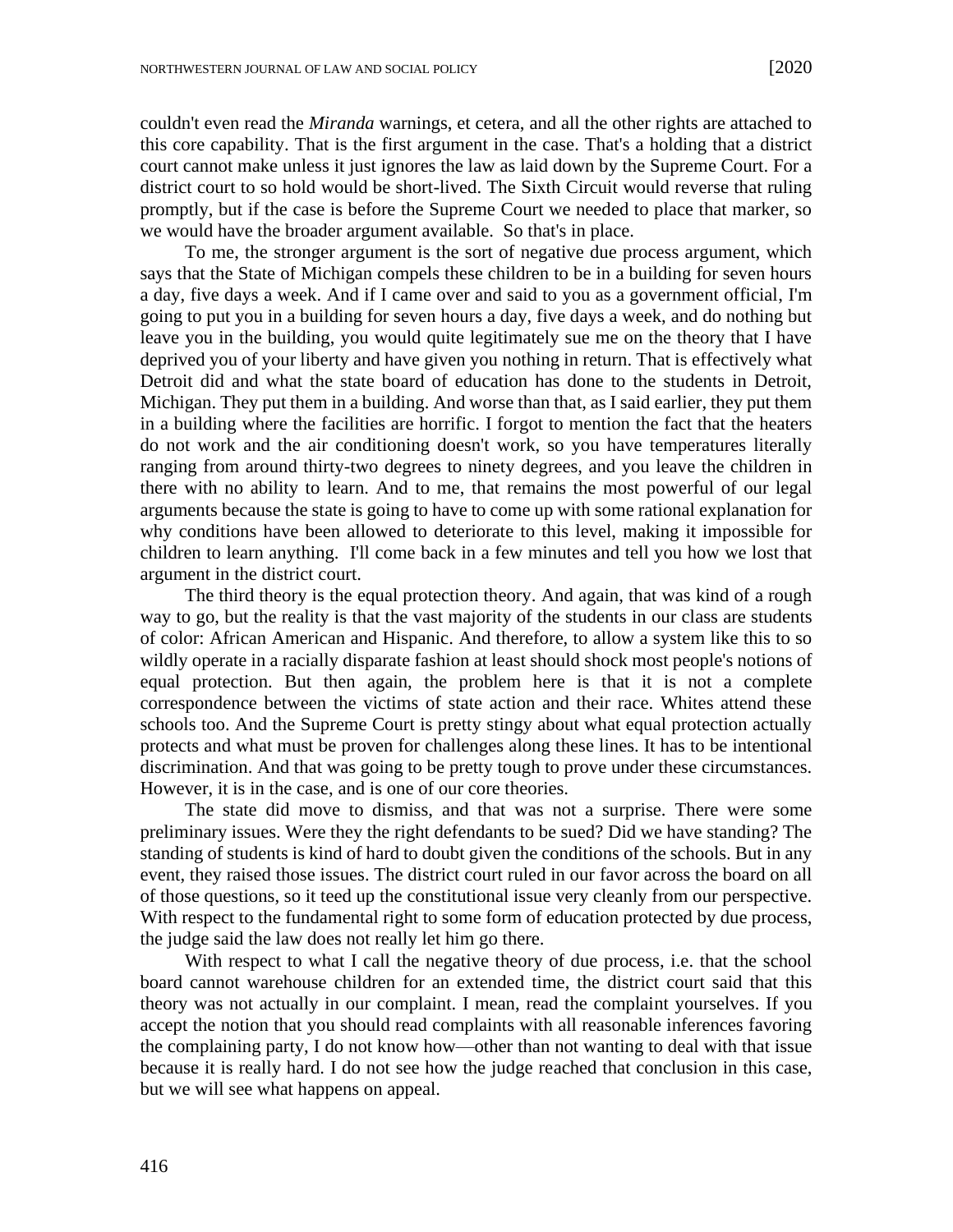At that point, we could have asked to amend the complaint. But the reality is that the theory is in there. The other side could have joined with us on that very issue, but it was a source of a substantial portion of the oral arguments. It is really hard for me to understand how you dodge it that way. And then finally on equal protection, the Court basically went with the *Rodriguez* argument.<sup>9</sup> There is no fundamental right to education and so the case was subject to rational review.

We then appealed the case to the Sixth Circuit, as we expected to do from the outset of the litigation. We were deeply ambivalent about proceeding in the district court. On the one hand, we wanted to get past the motion to dismiss and then engage in discovery and find out exactly how did the school system turn out the way it did and who really is responsible. I think it would probably give me a much better sense of what is a meaningful and possible remedy.

One thing that you do not think about as much when you are thinking about bringing a lawsuit like this is: what happens—a dog chases a car, all right. What happens if the dog catches the car? Well, this is the same situation. What happens if the court actually says, Okay. Fine. You win. Now, what? And I'll come back to that in just a minute or two.

But that is a significant part of what we knew was going to happen—that we were not going to win in the district court. We did hope that we would get discovery. But if you do not go through discovery, then the case moves through the system more rapidly. Everything was going along just fine. We filed our opening brief, which I liked a lot. And then a funny thing happened on the way to court. The election happened, and Michigan completely flipped. It went from being a largely Republican state to largely a Democratic state at least among its statewide officials.

And where the Republicans were prepared to argue in opposition to our position that a lot of this could be blamed on parents and their lack of enthusiasm for education, which I thought was an appalling position to take, Democrats were not prepared to make that argument. Generally, I think, they were not all that keen on trying to defend in court the status quo in the Detroit public school system.

As you might imagine, there are conversations going on. I cannot reveal much about them other than that I think that their original brief was due to be filed on or about election day. They still have not filed a brief at this point, and we are not pushing them to file a brief. I should also say that I accepted the invitation to make this presentation long before all of these changes. When I was invited I expected by now our position would have been fully briefed and I would be getting ready for the Sixth Circuit argument. My hope was to discuss the strategy for the appeal.

As I stand here right now, I might be back in another couple of years if you have another one of these symposiums, I'd be happy to talk about the oral argument and the court of appeals decision and where we go from there.

What I'm focused much more on now is: if we agree that there is a problem in Detroit, and nobody can look at those statistics and not believe that there is a problem in Detroit, and you do not want to litigate the issues at this stage, then what do you do? How do you fix the problem?

We know that one option is to declare it an emergency and point to specific people who did not get the job done. Maybe part of that is figuring out who did the appointing and

<sup>9</sup> *See generally* Rodriguez, 411 U.S. 1.